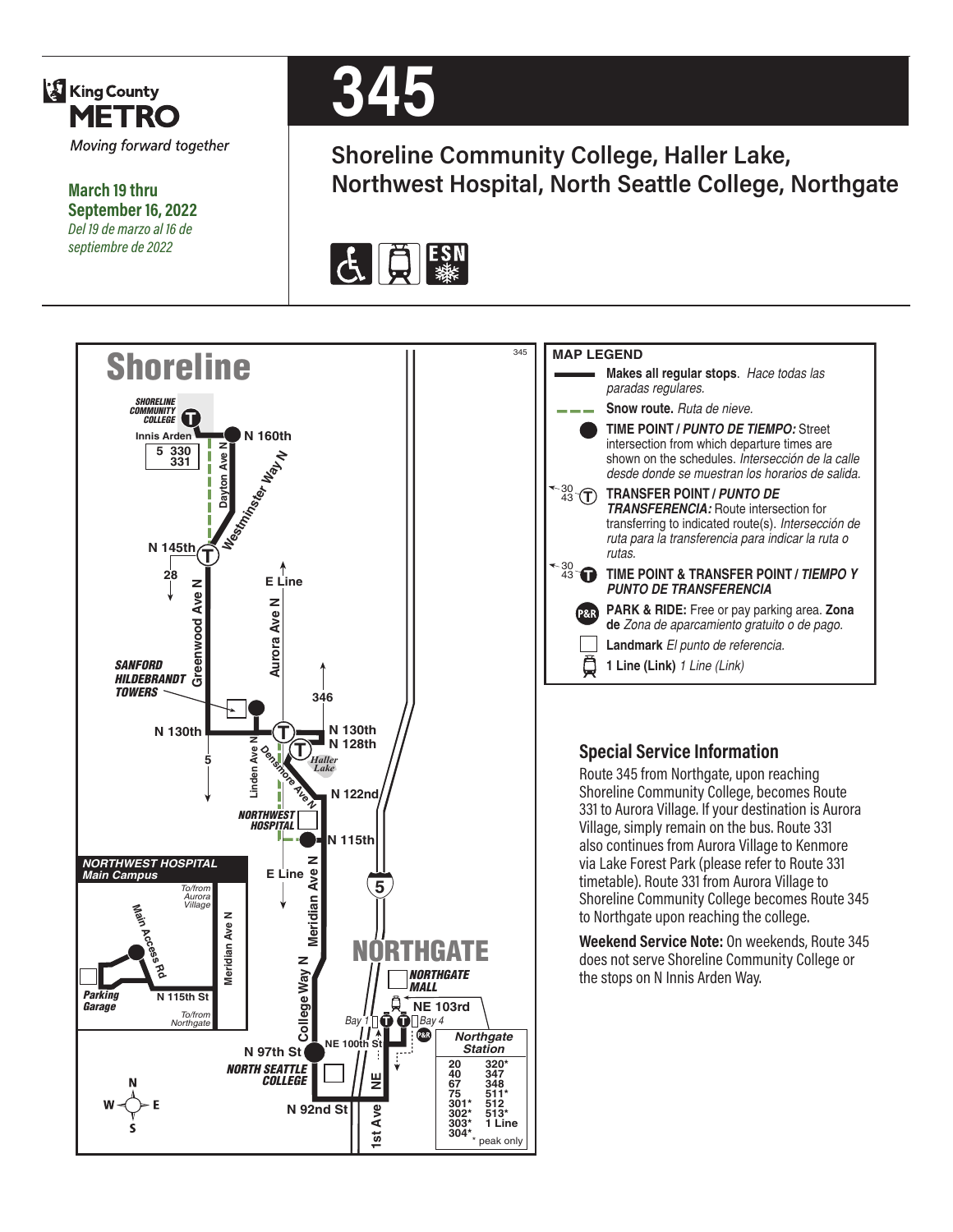# Route 345 Monday thru Friday to Northgate

*Servicio de lunes a viernes a Northgate*

| <b>Shoreline</b>                                    |                                    | <b>Bitter Lake</b>                      |                                  | <b>Northgate</b>                |                                      |  |
|-----------------------------------------------------|------------------------------------|-----------------------------------------|----------------------------------|---------------------------------|--------------------------------------|--|
| Shoreline<br>Community<br>College                   | Greenwood<br>Ave N &<br>N 145th St | Sanford<br>Hildebrandt<br><b>Towers</b> | Northwest<br>Hospital            | College<br>Way N &<br>N 97th St | Northgate<br><b>Station</b><br>Bay 1 |  |
| Stop #5493                                          | Stop #5550                         | Stop #43095                             | Stop #16914                      | Stop #17010                     | Stop #35317                          |  |
| 6:16<br>6:36<br>6:56<br>7:14                        | 6:21<br>6:41<br>7:01<br>7:19       | 6:26<br>6:46<br>7:07<br>7:25            | 6:35<br>$6:55$<br>$7:16$<br>7:34 | 6:40<br>7:00<br>7:22<br>7:40    | 6:46<br>7:06<br>7:28<br>7:46         |  |
| 7:34                                                | 7:39                               | 7:45                                    | 7:54                             | 8:00                            | 8:06                                 |  |
| 7:54                                                | 7:59                               | 8:05                                    | 8:14                             | 8:20                            | 8:26                                 |  |
| $\begin{array}{c} 8:13 \\ 8:33 \\ 8:53 \end{array}$ | 8:18<br>8:38<br>8:58               | 8:24<br>8:44<br>9:04                    | 8:33<br>$8:53$<br>9:13           | 8:39<br>8:59<br>9:19            | 8:45<br>9:05<br>9:25                 |  |
| 9:21                                                | 9:26                               | 9:33                                    | 9:42                             | 9:48                            | 9:54                                 |  |
| 9:51                                                | 9:56                               | 10:03                                   | 10:12                            | 10:18                           | 10:24                                |  |
| 10:20                                               | 10:25                              | 10:32                                   | 10:42                            | 10:48                           | 10:54                                |  |
| 10:48                                               | 10:55                              | 11:02                                   | 11:12                            | 11:18                           | 11:24                                |  |
| 11:16                                               | 11:23                              | 11:30                                   | 11:40                            | 11:46                           | 11:53                                |  |
| 11:43                                               | 11:50                              | 11:57                                   | 12:07                            | 12:14                           | 12:21                                |  |
| 12:14                                               | 12:21                              | 12:28                                   | 12:38                            | 12:44                           | 12:51                                |  |
| 12:46                                               | 12:51                              | 12:58                                   | 1:08                             | 1:14                            | 1:21                                 |  |
| 1:15                                                | 1:20                               | 1:27                                    | 1:37                             | 1:43                            | 1:50                                 |  |
| 1:45                                                | 1:50                               | 1:57                                    | 2:07                             | 2:13                            | 2:20                                 |  |
| 2:13                                                | 2:18                               | 2:25                                    | 2:36                             | 2:42                            | 2:49                                 |  |
| 2:40                                                | 2:47                               | 2:54                                    | 3:05                             | 3:11                            | 3:18                                 |  |
| 3:00                                                | 3:07                               | 3:14                                    | 3:25                             | 3:31                            | 3:38                                 |  |
| 3:20                                                | 3:27                               | 3:34                                    | 3:45                             | 3:51                            | 3:58                                 |  |
| 3:42                                                | 3:47                               | 3:53                                    | 4:04                             | 4:10                            | 4:17                                 |  |
| 4:02                                                | 4:07                               | 4:13                                    | 4:24                             | 4:30                            | 4:37                                 |  |
| 4:21                                                | 4:26                               | 4:33                                    | 4:44                             | 4:50                            | 4:57                                 |  |
| 4:42                                                | 4:47                               | 4:53                                    | 5:04                             | 5:10                            | 5:17                                 |  |
| 5:03                                                | 5:08                               | 5:14                                    | 5:25                             | 5:31                            | 5:37                                 |  |
| 5:27                                                | 5:32                               | 5:38                                    | 5:48                             | 5:54                            | 6:00                                 |  |
| 5:47                                                | 5:52                               | 5:58                                    | 6:08                             | 6:14                            | 6:20                                 |  |
| 6:08                                                | 6:12                               | 6:17                                    | 6:27                             | 6:33                            | 6:39                                 |  |
| 6:35                                                | 6:39                               | 6:44                                    | 6:54                             | 7:00                            | 7:06                                 |  |
| 7:05                                                | 7:09                               | 7:14                                    | 7:23                             | 7:28                            | 7:34                                 |  |
| 7:38                                                | 7:42                               | 7:47                                    | 7:56                             | 8:01                            | 8:07                                 |  |
| 8:08                                                | 8:12                               | 8:17                                    | 8:26                             | 8:31                            | 8:37                                 |  |
| 8:38                                                | 8:42                               | 8:47                                    | 8:56                             | 9:01                            | 9:07                                 |  |
| 9:08<br>9:38<br>10:38<br>11:38                      | 9:12<br>9:42<br>10:42              | 9:17<br>9:47<br>10:47<br>11:47          | 9:26<br>9:56<br>10:56<br>11:56   | 9:31<br>10:01<br>11:01          | 9:37<br>10:07<br>11:06<br>12:06      |  |
| 12:01<br>11:42<br><b>Bold PM time</b>               |                                    |                                         |                                  |                                 |                                      |  |

#### Route 345 Monday thru Friday to Shoreline

*Servicio de lunes a viernes a Shoreline*

|                                                     | Northgate                                     |                                      |                                                        | <b>Bitter Lake</b>                               | <b>Shoreline</b>                                |                  |  |
|-----------------------------------------------------|-----------------------------------------------|--------------------------------------|--------------------------------------------------------|--------------------------------------------------|-------------------------------------------------|------------------|--|
| Northgate<br><b>Station</b><br>Bay 4<br>Stop #35318 | College<br>Way N &<br>N 97th S<br>Stop #17710 | Northwest<br>Hospital<br>Stop #16914 | Sanford<br>Hildebrandt<br><b>Towers</b><br>Stop #43095 | Greenwood<br>Ave N &<br>N 145th St<br>Stop #6880 | Shoreline<br>Community<br>College<br>Stop #5493 | To Route         |  |
|                                                     |                                               |                                      |                                                        |                                                  |                                                 |                  |  |
| 6:13                                                | 6:17                                          | 6:23                                 | 6:33                                                   | 6:38                                             | 6:42                                            | 331              |  |
| 6:33                                                | 6:37                                          | 6:43                                 | 6:53                                                   | 6:58                                             | 7:02                                            | 331              |  |
| 6:53                                                | 6:57                                          | 7:03                                 | 7:13                                                   | 7:18                                             | 7:22                                            | 331              |  |
| 7:13                                                | 7:17                                          | 7:23                                 | 7:33                                                   | 7:38                                             | 7:42                                            | 331              |  |
| 7:33                                                | 7:38                                          | 7:44                                 | 7:54                                                   | 7:59                                             | 8:03                                            | 331              |  |
| 7:54                                                | 7:59                                          | 8:05                                 | 8:15                                                   | 8:20                                             | 8:24                                            | 331              |  |
| 8:14                                                | 8:19                                          | 8:25                                 | 8:35                                                   | 8:40                                             | 8:44                                            | 331              |  |
| 8:34                                                | 8:39                                          | 8:45                                 | 8:55                                                   | 9:00                                             | 9:04                                            | 331              |  |
| 8:55                                                | 9:00                                          | 9:06                                 | 9:16                                                   | 9:21                                             | 9:25                                            | 331              |  |
| 9:15                                                | 9:20                                          | 9:26                                 | 9:36                                                   | 9:41                                             | 9:45                                            | 331              |  |
| 9:43                                                | 9:48                                          | 9:54                                 | 10:04                                                  | 10:09                                            | 10:13                                           | 331              |  |
| 10:10                                               | 10:15                                         | 10:21                                | 10:31                                                  | 10:36                                            | 10:40                                           | 331              |  |
| 10:34                                               | 10:39                                         | 10:45                                | 10:56                                                  | 11:01                                            | 11:05                                           | 331              |  |
| 11:04                                               | 11:09                                         | 11:15                                | 11:26                                                  | 11:31                                            | 11:35                                           | 331              |  |
| 11:34                                               | 11:39                                         | 11:45                                | 11:56                                                  | 12:01                                            | 12:05                                           | 331              |  |
| 12:04                                               | 12:09                                         | 12:16                                | 12:27                                                  | 12:32                                            | 12:36                                           | 331              |  |
| 12:35                                               | 12:40                                         | 12:47                                | 12:58                                                  | 1:04                                             | 1:08                                            | 331              |  |
| 1:05                                                | 1:10                                          | 1:17                                 | 1:28                                                   | 1:34                                             | 1:38                                            | 331              |  |
| 1:35                                                | 1:40                                          | 1:47                                 | 1:58                                                   | 2:04                                             | 2:08                                            | 331              |  |
| 2:06                                                | 2:11                                          | 2:19                                 | 2:31                                                   | 2:37                                             | 2:41                                            | 331              |  |
| 2:37                                                | 2:42                                          | 2:50                                 | 3:02                                                   | 3:08                                             | 3:12                                            | 331              |  |
| 3:07                                                | 3:12                                          | 3:20                                 | 3:32                                                   | 3:38                                             | 3:42                                            | 331              |  |
| 3:37                                                | 3:42                                          | 3:50                                 | 4:02                                                   | 4:08                                             | 4:12                                            | 331              |  |
| 3:58                                                | 4:03                                          | 4:10                                 | 4:22                                                   | 4:28                                             | 4:32                                            | 331              |  |
| 4:18                                                | 4:23                                          | 4:30                                 | 4:42                                                   | 4:48                                             | 4:52                                            | 331              |  |
| 4:37                                                | 4:42                                          | 4:49                                 | 5:01                                                   | 5:07                                             | 5:11                                            | 331              |  |
| 4:56                                                | 5:01                                          | 5:08                                 | 5:20                                                   | 5:26                                             | 5:30                                            | $33\overline{1}$ |  |
| 5:16                                                | 5:21                                          | 5:28                                 | 5:40                                                   | 5:46                                             | 5:50                                            | 331              |  |
| 5:36                                                | 5:41                                          | 5:48                                 | 6:00                                                   | 6:06                                             | 6:10                                            | 331              |  |
| 5:55                                                | 6:00                                          | 6:07                                 | 6:18                                                   | 6:24                                             | 6:28                                            | 331              |  |
| 6:16                                                | 6:21                                          | 6:28                                 | 6:39                                                   | 6:45                                             | 6:49                                            | 331              |  |
| 6:40                                                | 6:45                                          | 6:52                                 | 7:03                                                   | 7:09                                             | 7:13                                            | <b>NB</b>        |  |
| 7:06                                                | 7:11                                          | 7:18                                 | 7:28                                                   | 7:34                                             | 7:38                                            | N <sub>B</sub>   |  |
| 7:36                                                | 7:41                                          | 7:48                                 | 7:58                                                   | 8:04                                             | 8:08                                            | 345              |  |
| 8:07                                                | 8:12                                          | 8:19                                 | 8:28                                                   | 8:34                                             | 8:38                                            | 345              |  |
| 8:37                                                | 8:42                                          | 8:49                                 | 8:58                                                   | 9:04                                             | 9:08                                            | 345              |  |
| 9:08                                                | 9:13                                          | 9:20                                 | 9:29                                                   | 9:34                                             | 9:38                                            | 345              |  |
| 9:38                                                | 9:43                                          | 9:50                                 | 9:59                                                   | 10:04                                            | 10:08                                           |                  |  |
| 10:33                                               | 10:38                                         | 10:44                                | 10:53                                                  | 10:58                                            | 11:01b                                          |                  |  |
| 11:33                                               | 11:38                                         | 11:44                                | 11:53                                                  | 11:57                                            | 12:00b                                          | <b>NB</b>        |  |
| <b>Bold PM time</b>                                 |                                               |                                      |                                                        |                                                  |                                                 |                  |  |

**b** Serves Greenwood Ave N & N Innis Arden Way at this time.<br>**NB** Returns to North Base Garage. Returns to North Base Garage.

#### **Snow/ Emergency Service**  *Servicio en caso de nieve o emergencia*

During most snow conditions, this bus will follow the special snow routing shown on the map. If Metro declares an emergency, it will operate on an **Emergency Snow Network** plan. Visit kingcounty.gov/metro/snow to register for **Transit Alerts** and to learn more.

*En la mayoría de las condiciones de nieve, este autobús seguirá la ruta especial en caso de nieve como se indica en el mapa. Si Metro declara una emergencia, operará de acuerdo con un plan de Red de emergencia en caso de nieve. Visite kingcounty.gov/metro/snow para registrarse y recibir las alertas de transporte público y obtener más información.*

# **Holiday Information** *Información sobre días festivos*

This route will operate its Sunday schedule on the following holidays. *Esta ruta operará según su horario de domingo en los siguientes días festivos.*

| <b>Memorial Day</b>     | <b>May 30</b>   |
|-------------------------|-----------------|
| Día de los Caídos       | 30 de mayo      |
| Independence Day        | July 4          |
| Día de la independencia | 4 de julio      |
| Labor Day               | September 5     |
| Día del Trabajo         | 5 de septiembre |